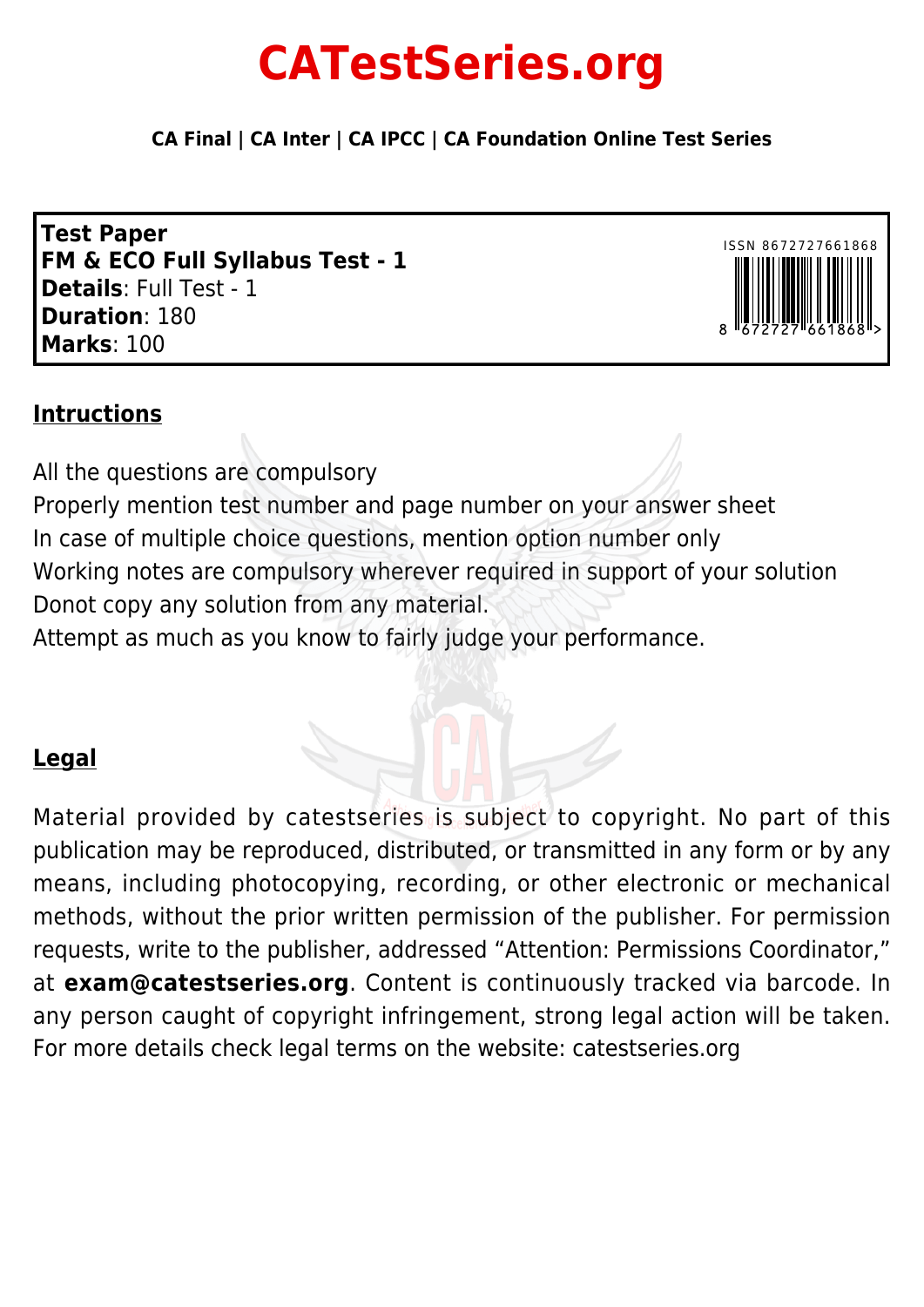#### **SECTION - A**

**Q. No. 1 is compulsory.**

**Candidates are also required to answer any four questions from the remaining five questions.**

**In case, any candidate answers extra question(s)/sub-question(s) over and above the required number, then only the requisite number of questions first answered in the answer book shall be valued and subsequent extra question(s) answered shall be ignored.**

**Working Notes should form part of the respective answer.**

# **Q – 1**

**(a)** A company had the following Balance Sheet as on 31st March, 2014:

| <b>Liabilities</b>                                                                                                      | (Rs in Crores) Assets |                                             | $ $ (Rs in Crores) |
|-------------------------------------------------------------------------------------------------------------------------|-----------------------|---------------------------------------------|--------------------|
| Equity Share Capital (50 lakhs<br>shares of Rs 10 each)<br>Reserve and Surplus<br>15% Debentures<br>Current Liabilities | 10                    | <b>Fixed Assets (Net)</b><br>Current Assets | 12.5<br>l7.5       |
|                                                                                                                         |                       |                                             | 20                 |

The additional information given is as under:

| <b>Fixed cost per annum (excluding interest)</b> | $RS. 4$ crores |
|--------------------------------------------------|----------------|
| Variable operating cost ratio                    | 165%           |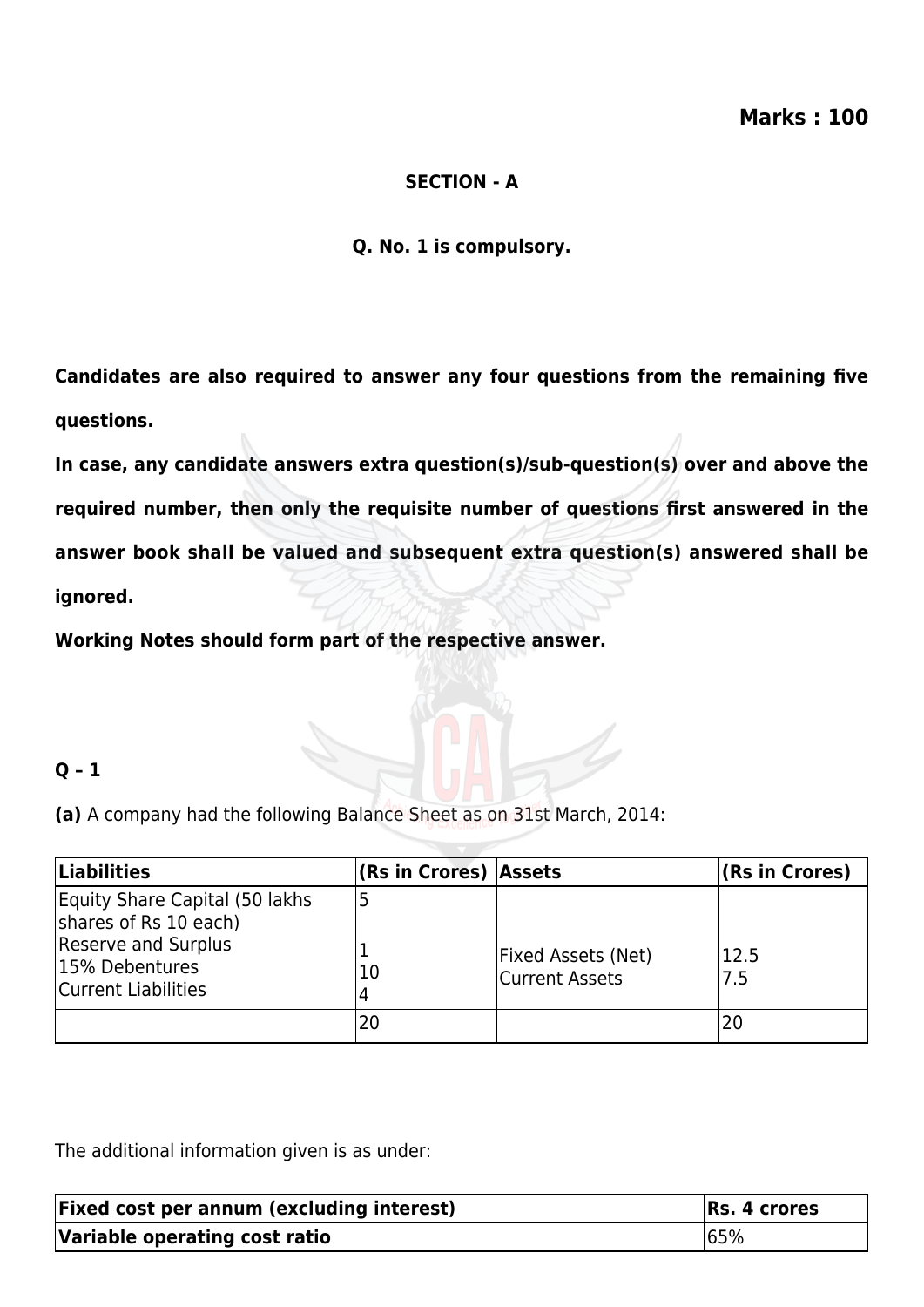| Total assets turnover ratio | <u>.</u> |
|-----------------------------|----------|
| Income Tax rate             | 30%      |

Required:

Calculate the following and comment:

- (i) Earnings Per Share
- (ii) Operating Leverage
- (iii) Financial Leverage
- (iv) Combined Leverage

**(5 Marks)**

**(b)** Using the following information, complete this balance sheet:

| $ 0.5$ to 1 |
|-------------|
| 2.5x        |
| $ 18$ days  |
| l9 ×        |
| 10%         |
| $ 1$ to $1$ |
|             |
|             |

\*Assume a 360-day year and all sales on credit.

|                                                                              | lRs. |                                                                                        | Rs.      |
|------------------------------------------------------------------------------|------|----------------------------------------------------------------------------------------|----------|
| <b>Cash</b><br><b>Accounts receivable</b>                                    |      | Notes and payables<br>Long-term debt                                                   | 1,00,000 |
| <i><b>Inventory</b></i><br><b>Plant and equipment</b><br><b>Total assets</b> |      | <b>Common stock</b><br><b>Retained earnings</b><br><b>Total liabilities and equity</b> | 1,00,000 |
|                                                                              |      |                                                                                        | 1,00,000 |
|                                                                              |      |                                                                                        |          |

**(5 Marks)**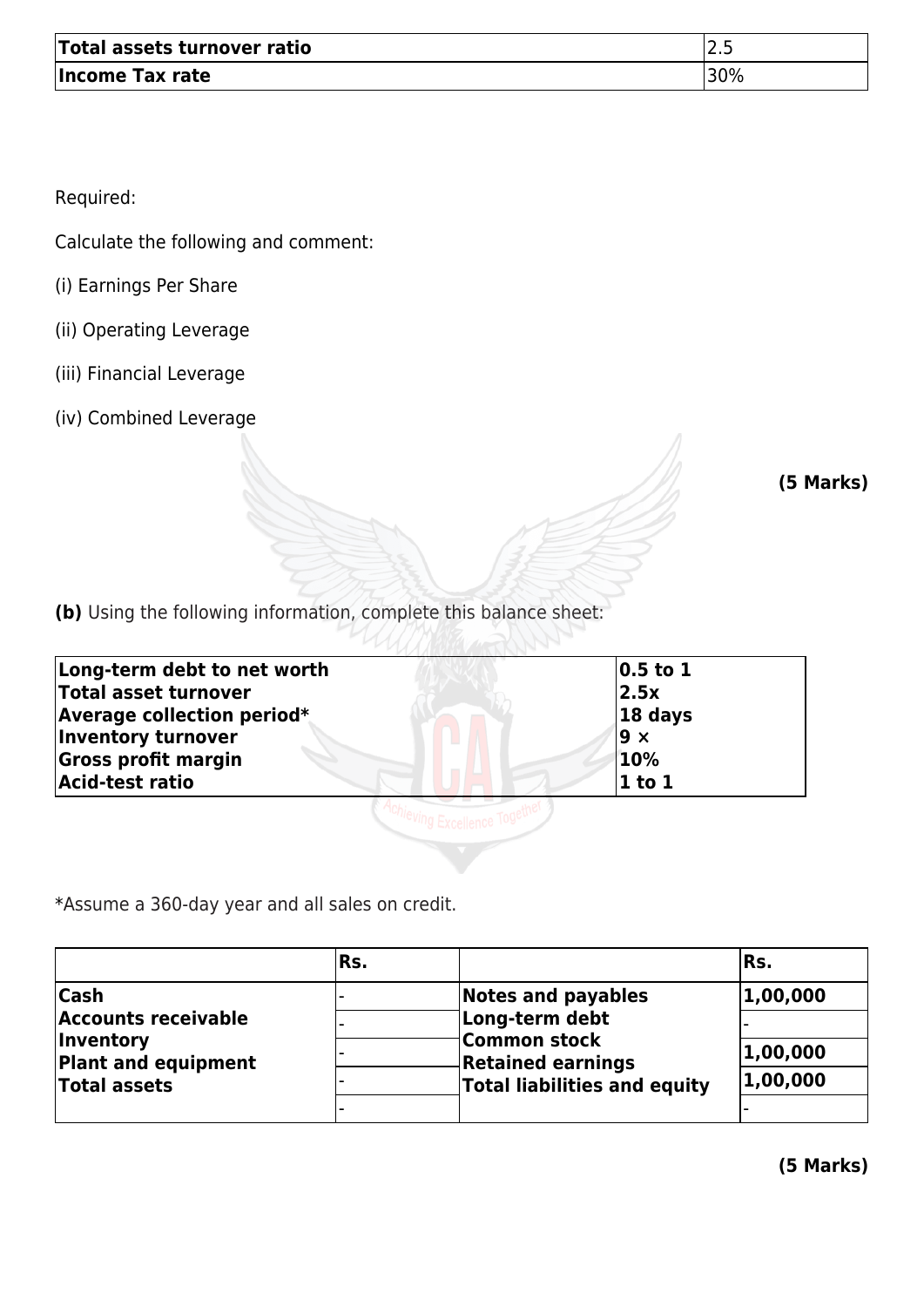**(c)** Amita Ltd's operating income is Rs. 5,00,000. The firm's cost of debt is 10% and currently the firm employs Rs. 15,00,000 of debt. The overall cost of capital of the firm is 15%. You are required to determine:

(i) Total value of the firm.

(ii) Cost of Equity.

# **(5 Marks)**

(d) Ganapati Limited is considering three financing plans. The key information is as follows:

(a) Total investment to be raised Rs. 2,00,000

(b) Plans of Financing Proportion:

| Plans               | <b>Equity</b> | <b>Debt</b> | <b>Preference Shares</b> |  |
|---------------------|---------------|-------------|--------------------------|--|
| ١A                  | 100%          |             |                          |  |
| ΙB                  | 50%           | 50%         |                          |  |
| lC                  | 50%           |             | 50%                      |  |
|                     |               |             |                          |  |
| (c) Cost of debt 8% |               |             |                          |  |

Cost of preference shares 8%

(d) Tax Rate 50%

(e) Equity shares of the face value of Rs.10 each will be issued at a premium of Rs. 10 per share.

(f) Expected EBIT is Rs. 80,000.

You are required to determine for each plan: -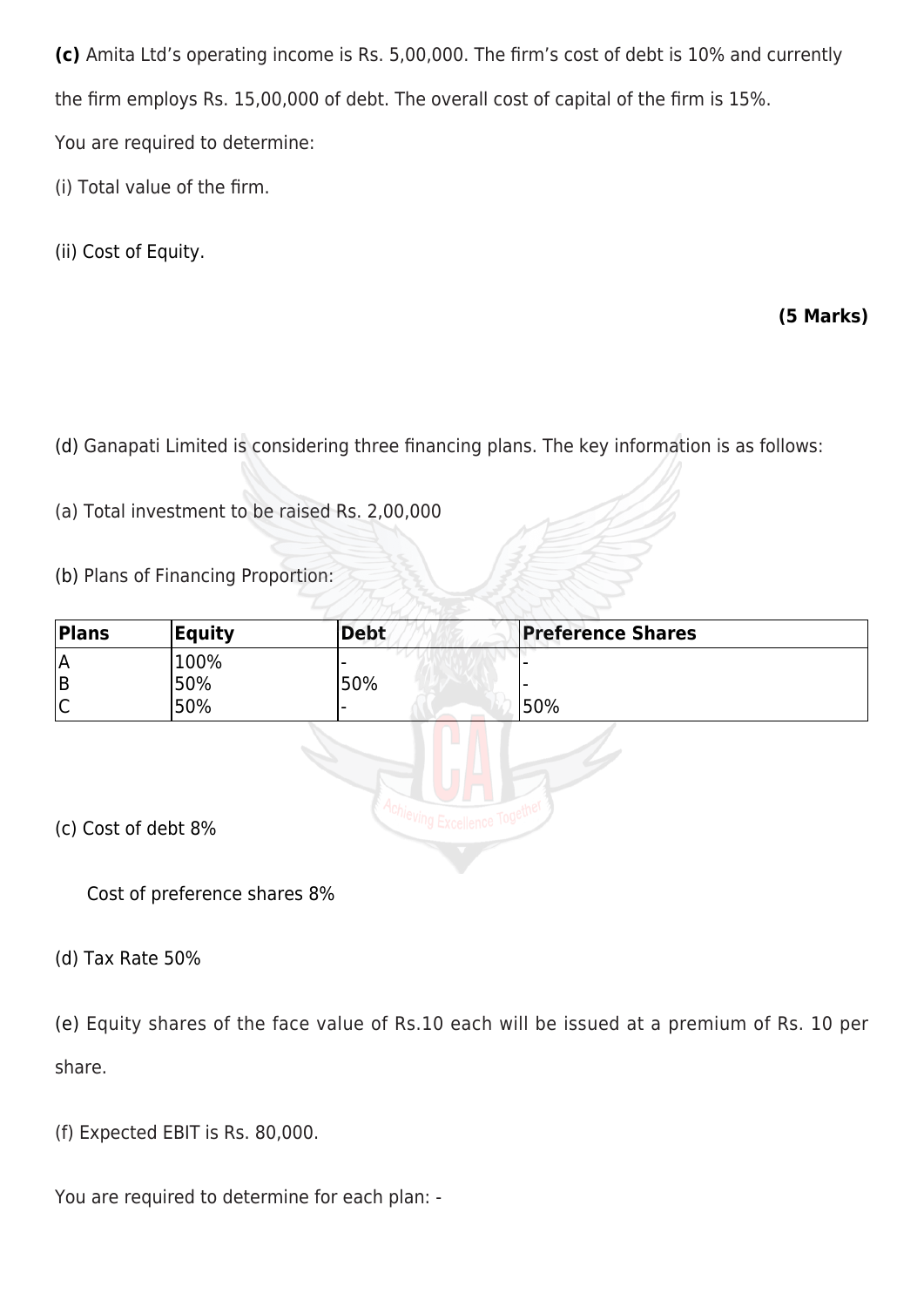(i) Earnings per share (EPS)

(ii) The financial break-even point.

(iii) Indicate if any of the plans dominate and compute the EBIT range among the plans for indifference.

#### **(5 Marks)**

**Q – 2 (a)** C Ltd. is considering its capital investment programme for 2019 and 2020. The company is financed entirely by equity shares and has a cost of capital of 15% per annum. The company has reduced their initial list of projects to five, the expected cash flows of which are as follows:

| Project   | <b>Cash flows</b> |           |           |           |
|-----------|-------------------|-----------|-----------|-----------|
|           | 2010              | 2011      | 2012      | 2013      |
| $A$ B C D | $-60,000$         | $+30,000$ | $+25,000$ | $+25,000$ |
| E         | $-30,000$         | $-20,000$ | $+25,000$ | $+45,000$ |
|           | $-40,000$         | $-50,000$ | $+60,000$ | $+70,000$ |
|           | O                 | $-80,000$ | $+45,000$ | $+55,000$ |
|           | $-50,000$         | $+10,000$ | $+30,000$ | $+40,000$ |

Achieving Excellence Together

None of the above projects can be delayed. All the projects are divisible, outlays may be reduced by any proportion and net inflows will then be reduced in the same proportion. No project can be undertaken more than once. C Ltd. is able to invest surplus funds in a bank deposit account yielding an annual return of 10%. C Ltd. cost of capital is 15%.

#### **Required:**

**(i)** Prepare calculations showing which projects C. Ltd. should undertake, if capital is expected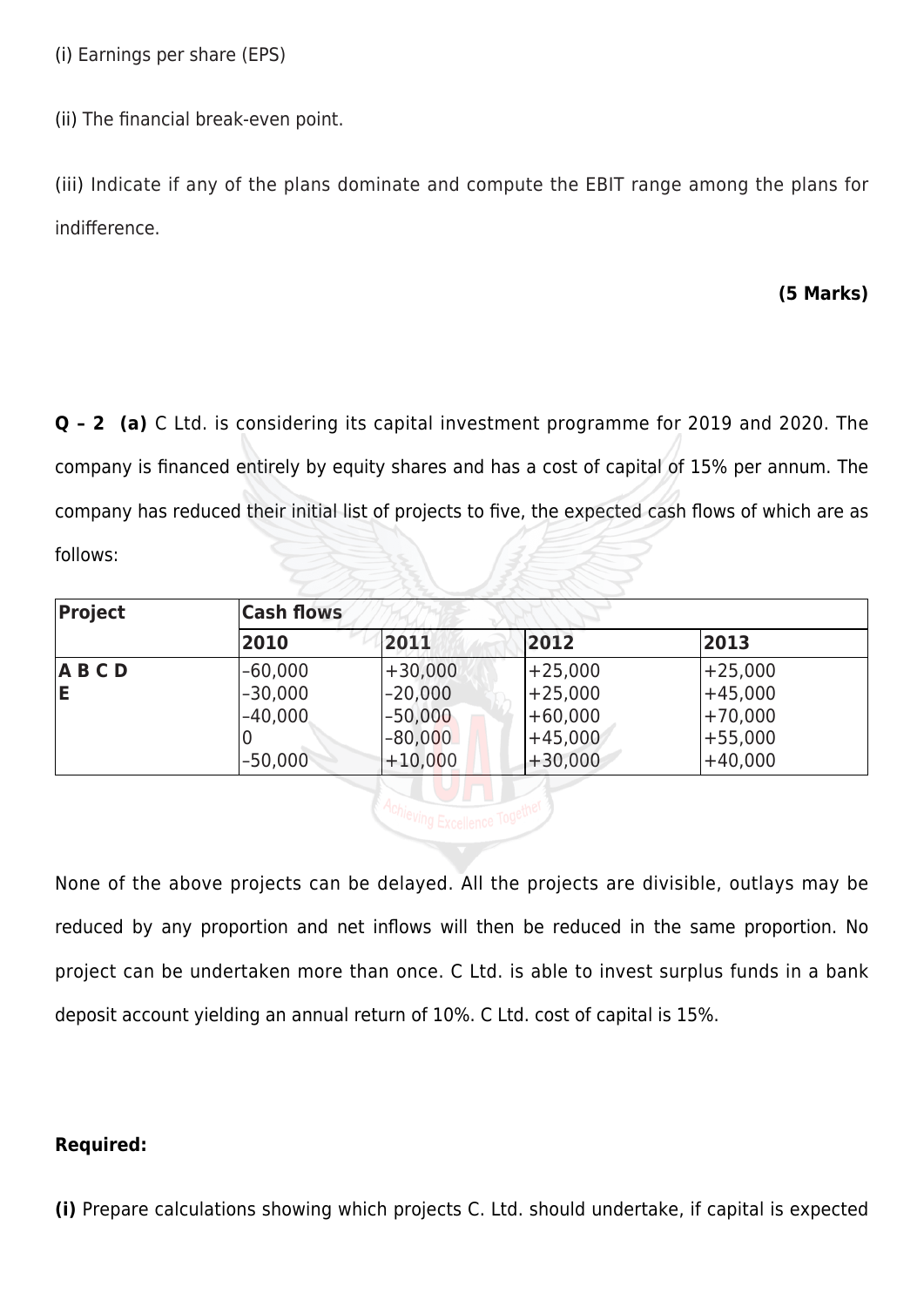to be available as indefinitely large amounts at 15% per annum during all future periods.

**(ii)** Show how your answer to (i) would vary if capital available for investment was limited to Rs. 1, 00,000 in 2011 but was not limited thereafter.

**(iii)** Provide a mathematical programming formulation which would assist C Ltd. In choosing investment projects if capital available in 2010 is limited to Rs. 1,00,000, capital is available in 2011 is limited to Rs. 90,000, capital available thereafter without limit at 10% per annum, and the shareholders required return from the company was 15% per annum at all relevant times.

Ignore taxation. Present value factors at 15% year 1-0.8696; 2-0.7561; 3-0.6575

UM

 **(5 Marks)**

**(b)** Explain Linter Model?

**(5 Marks)**

**Q – 3** Aneja Limited, a newly formed company, has applied to the commercial bank for the first time for financing its working capital requirements. The following information is available about the projections for the current year: Estimated level of activity: 1,04,000 completed units of production plus 4,000 units of work-in-progress. Based on the above activity, estimated cost per unit is:

| <b>Raw material</b>                          | Rs. 80 per units  |
|----------------------------------------------|-------------------|
| Direct wages                                 | Rs. 30 per units  |
| <b>Overheads (exclusive of depreciation)</b> | Rs. 60 per units  |
| <b>Total Cost</b>                            | Rs. 170 per units |
| <b>Selling Price</b>                         | Rs. 200 per units |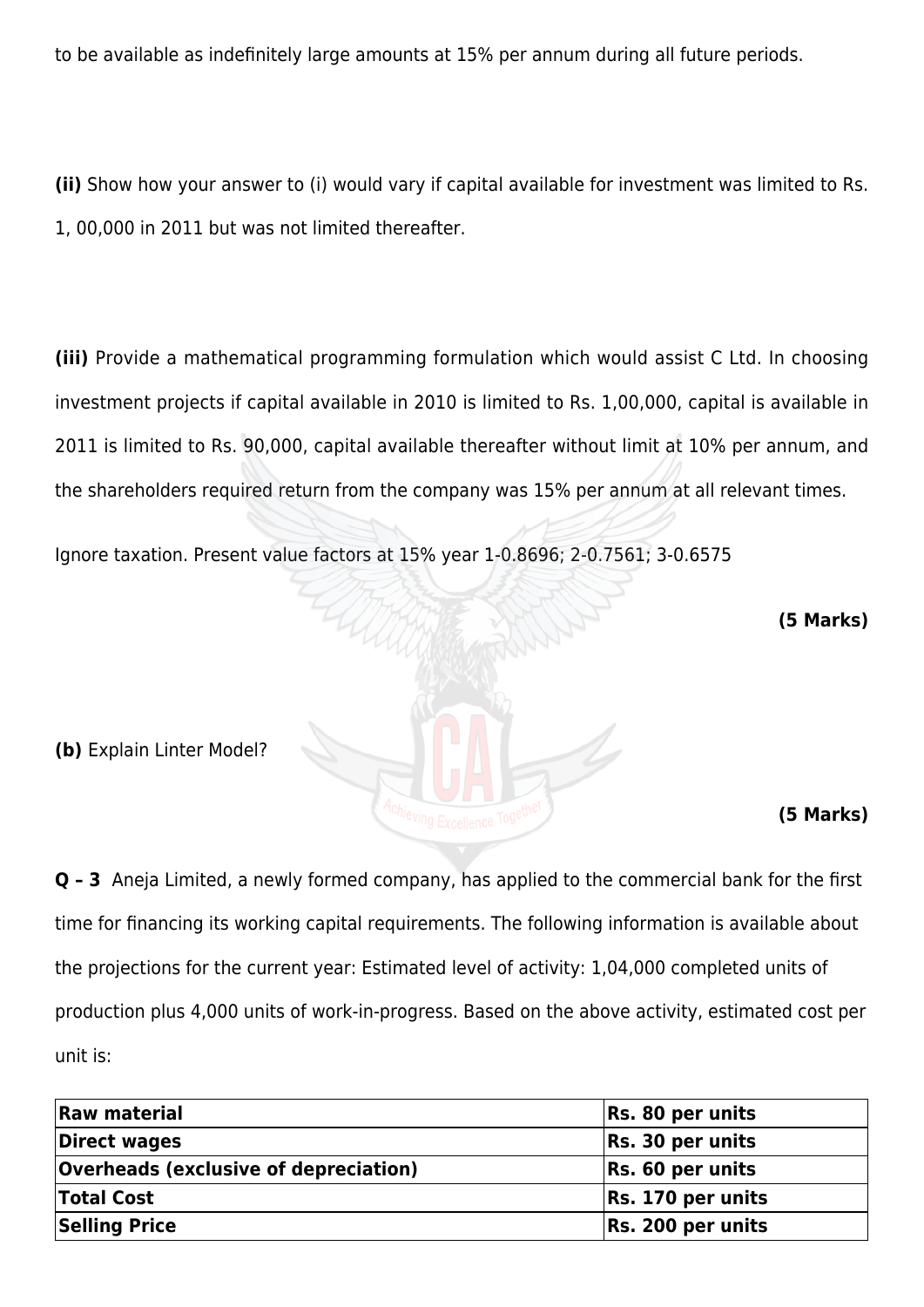Raw materials in stock: Average 4 weeks consumption, work-in-progress (assume 50% completion stage in respect of conversion cost) (materials issued at the start of the processing). Finished goods in stock 8,000 units Credit allowed by suppliers Average 4 weeks Credit allowed to debtors/receivables Average 8 weeks Lag in payment of wages Average 1.5 weeks Cash at banks (for smooth operation) is expected to be Rs. 25,000. Assume that production is carried on evenly throughout the year (52 weeks) and wages and overheads accrue similarly. All sales are on credit basis only. You are required to calculate the net working capital required.

**(10 Marks)**

**Q – 4** A company has to make a choice between two projects namely A and B. The initial capital outlay of two Projects are Rs. 1,35,000 and Rs.2,40,000 respectively for A and B. There will be no scrap value at the end of the life of both the projects. The opportunity Cost of Capital of the company is 16%. The annual incomes are as under:

**Contractor** 

| Year | <b>Project A (Rs.)</b> | <b>Project B (Rs.)</b> | Discounting factors @ 16% |
|------|------------------------|------------------------|---------------------------|
|      | $-$                    | 60,000                 | $ 0.862\rangle$           |
|      | 30,000                 | 84,000                 | 10.743                    |
|      | 1,32,000               | 96,000                 | 0.641                     |
| 14   | 84,000                 | 1,02,000               | 0.552                     |
|      | 84,000                 | 90,000                 | 0.476                     |

# **Required:**

Calculate for each project:

(i) Discounted payback period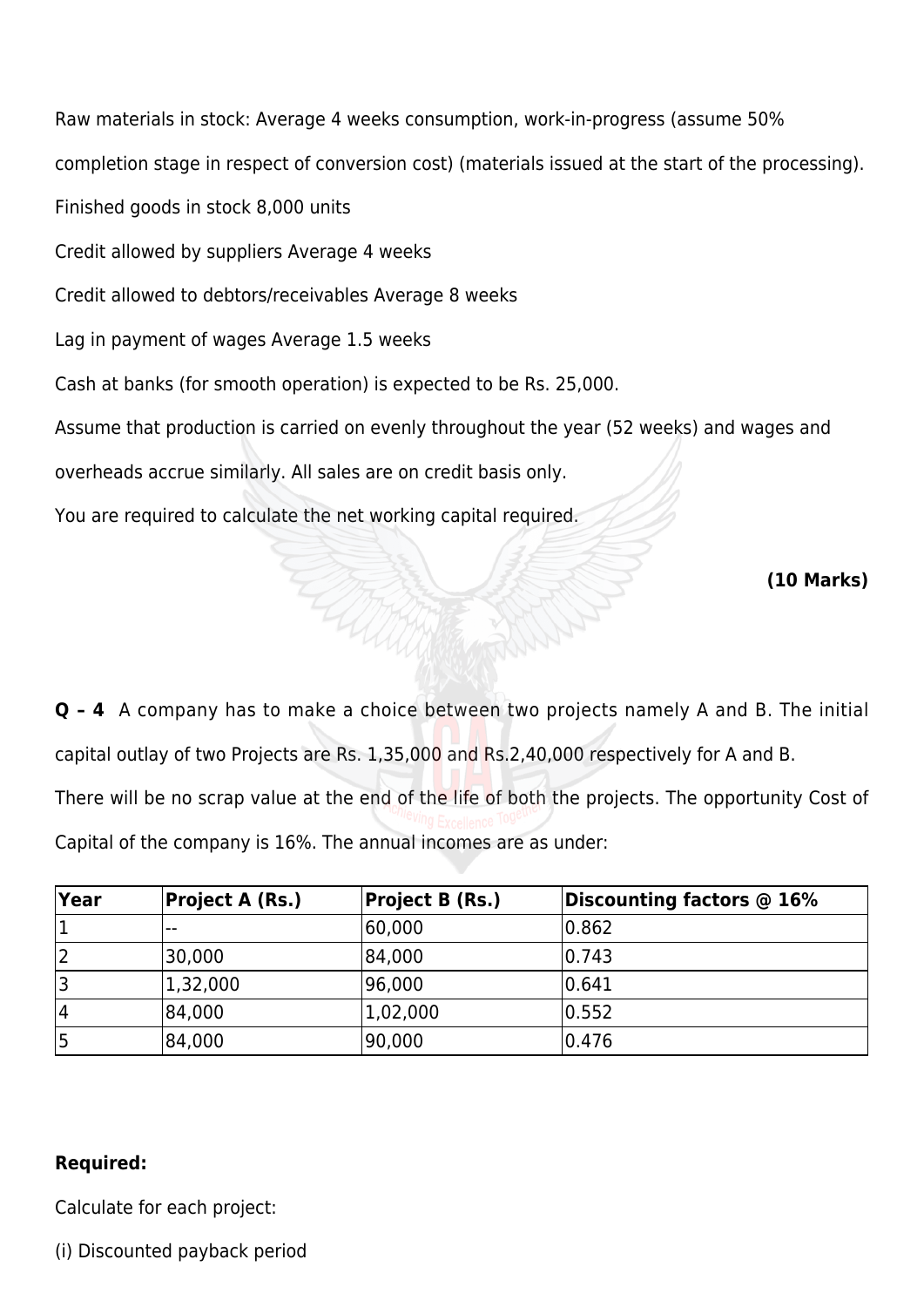- (ii) Profitability index
- (iii) Net present value

Decide which of these projects should be accepted?

#### **(10 Marks)**

**Question 5:** M/s. Navya Corporation has a capital structure of 40% debt and 60% equity. The

company is presently considering several alternative investment proposals costing less than

Rs.20 lakhs. The corporation always raises the required funds without disturbing its present

debt equity ratio.

The cost of raising the debt and equity are as under:

| <b>Project Cost</b>                        | <b>Cost of Debit</b> | Cost of equity |
|--------------------------------------------|----------------------|----------------|
| Upto Rs. 2 lakhs                           | 10%                  | 12%            |
| Above Rs. 2 lakhs to upto to Rs. 5 lakhs   | 11%                  | 13%            |
| Above Rs. 5 lakhs to upto to Rs. 10 lakhs  | 12%                  | 14%            |
| Above Rs. 10 lakhs to upto to Rs. 20 lakhs | 13%                  | 14.5%          |

Assuming the tax rate at 50%, Calculate:

(i) Cost of capital of two projects X and Y whose fund requirements are Rs.6.5 lakhs and Rs.14 lakhs respectively.

(ii) If a project is expected to give after tax return of 10%, DETERMINE under what conditions it would be acceptable?

#### **(10 Marks)**

**Q – 6 (a)** Discuss the role of a chief financial officer?

**(4 Marks)**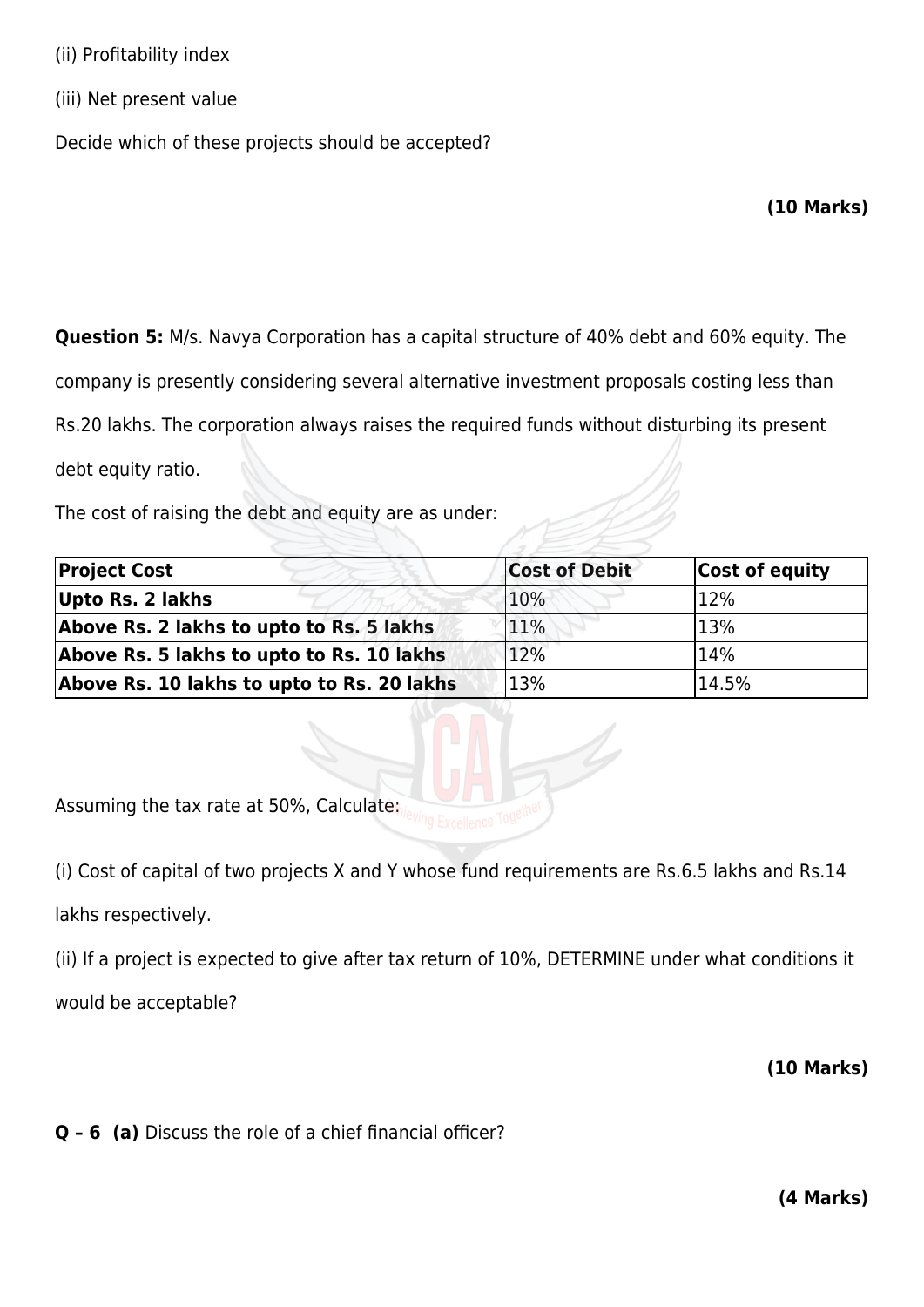**(c)** Explain the term 'Payback reciprocal'.

**(2 Marks)**

**(4 Marks)**

#### **SECTION - B**

#### **Q. No. 7 is compulsory.**

#### **Answer any three from the rest.**

**In case, any candidate answers extra question(s)/sub-question(s) over and above the required number, then only the requisite number of questions first answered in the answer book shall be valued and subsequent extra question(s) answered shall be**

#### **ignored.**

**Working Notes should form part of the respective answer.**

**Q – 7 (a)** What are the major merits of floating exchange rate?

**(3 Marks)**

**(b)** Why do we say that money demand is derived demand?

**(2 Marks)**

**(c)** Distinguish between foreign direct investment and foreign institutional investment? (any four differences)

#### **(2 Marks)**

**(d)** In a two sector economy, the business sector produces 7000 units at an average price of Rs.

5.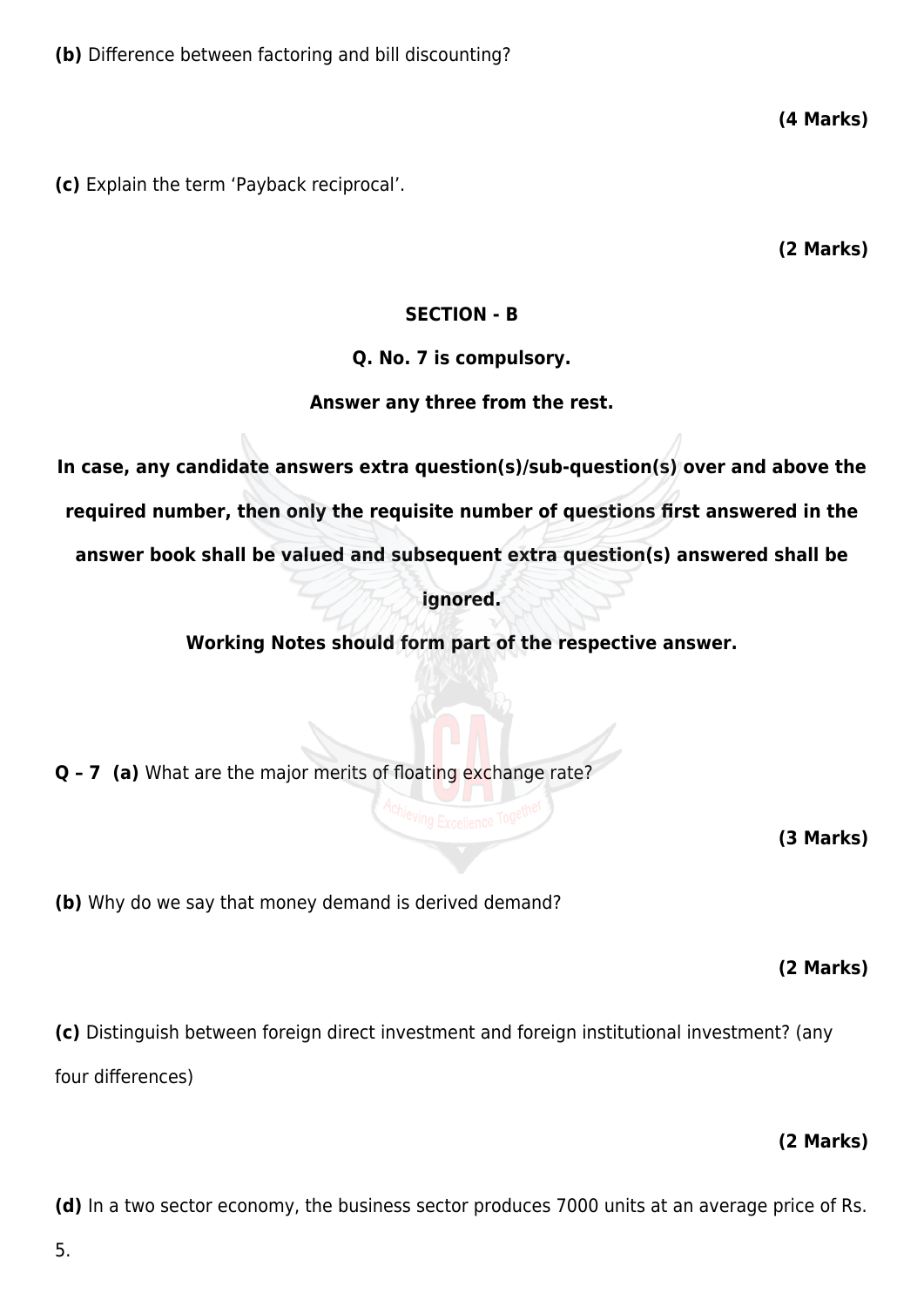- (a) What is the money value of output?
- (b) What is the money income of households?
- (c) If households spend 80 percent of their income, what is the total consumer expenditure?
- (d) What are the total money revenues received by the business sector?
- (e) What should happen to the level of output?

**(3 Marks)**

#### **Q – 8**

**(a) (i)** Explain the free rider problem. Give examples

**(3 Marks)**

**(ii)** Explain how higher the interest rate affect the demand for money.

**(2 Marks)**

**(b) (i)** From, the following data calculate the Gross National Product at Market Price using

Value Added method

|                                              | Rs. in Crores |
|----------------------------------------------|---------------|
| Value of output in primary sector            | 500           |
| Net factor income from abroad                | - 20          |
| Value of output in tertiary sector           | 700           |
| Intermediate consumption in secondary sector | 400           |
| Value of output in secondary sector          | 900           |
| <b>Government Transfer Payments</b>          | 600           |
|                                              | 700           |
| Intermediate consumption in tertiary sector  | 300           |
| Intermediate consumption in primary sector   | 250           |
| Value of output in secondary sector          | 900           |
| Intermediate consumption in secondary sector | 300           |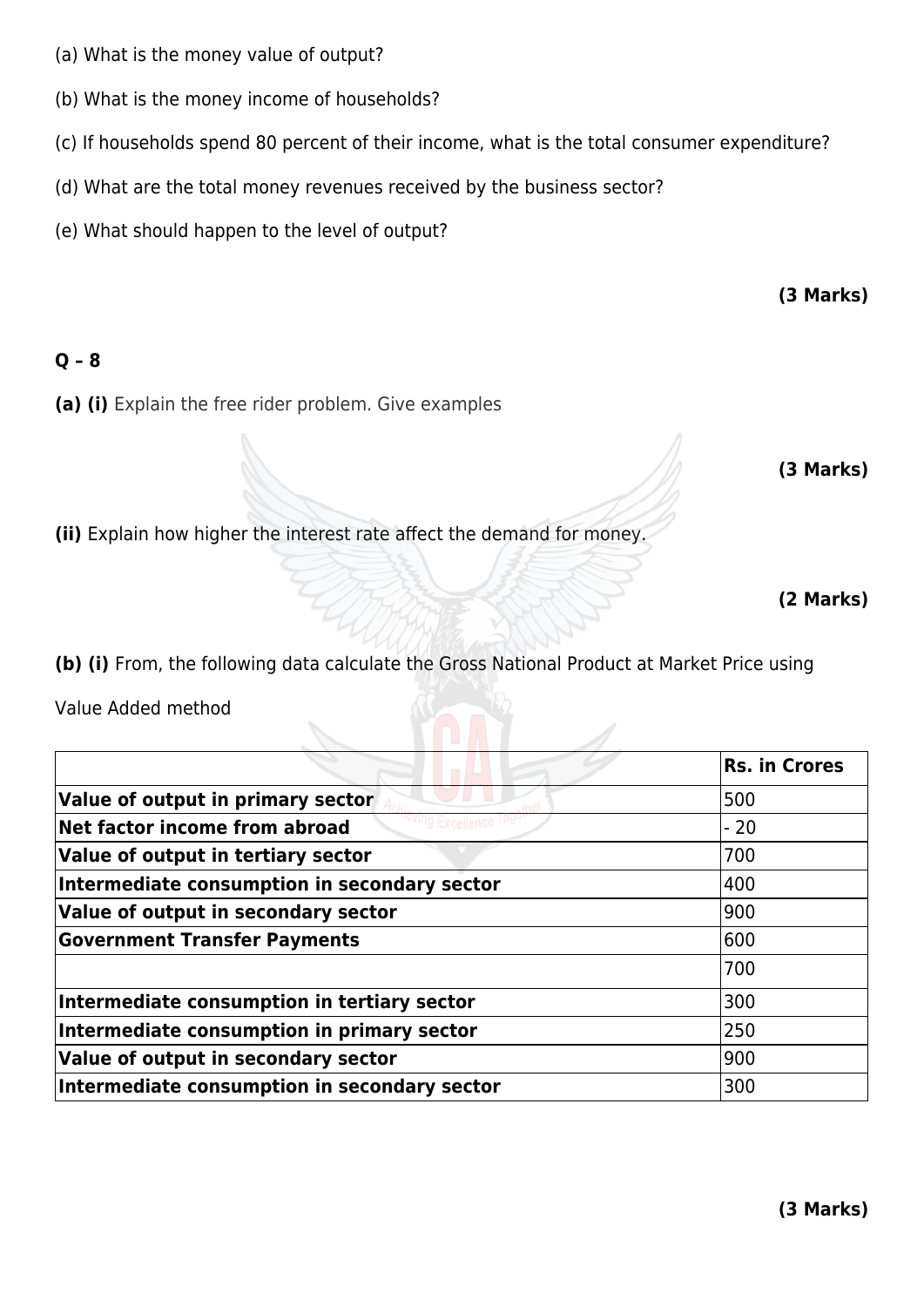**(ii)** Using Ricardian model, explain how two countries can gain from trade? What does the Ricardian model suggest regarding the effect of trade?

**(2 Marks)**

# **Q – 9**

**(a) (i)** What are the types of externalities?

# **(2 Marks)**

**(ii)** The price index for exports of Country A in year 2012 (2000 base-year), was 116.1 and the

price index for Country A's imports was 120.2 (2000 base-year)

- (i) What do these figures mean?
- (ii) Calculate the index of terms of trade for Country A?
- (iii) How do you interpret the index of terms of trade for Country A?

# **(3 Marks)**

**(b) (i)** Which types of Government interventions are applied in case of public goods? (ii) For the linear consumption function is  $C = 700 + 0.8Y$ ; I is Rs. 1200 and Net exports X-M = 100. Find equilibrium output?

**(2 Marks)**

# **Q – 10**

**(a) (i)** Which are the sectors in India where FDI is prohibited? Why?

**(4 Marks)**

**(ii)** Explain the concept of marginal propensity to consume?